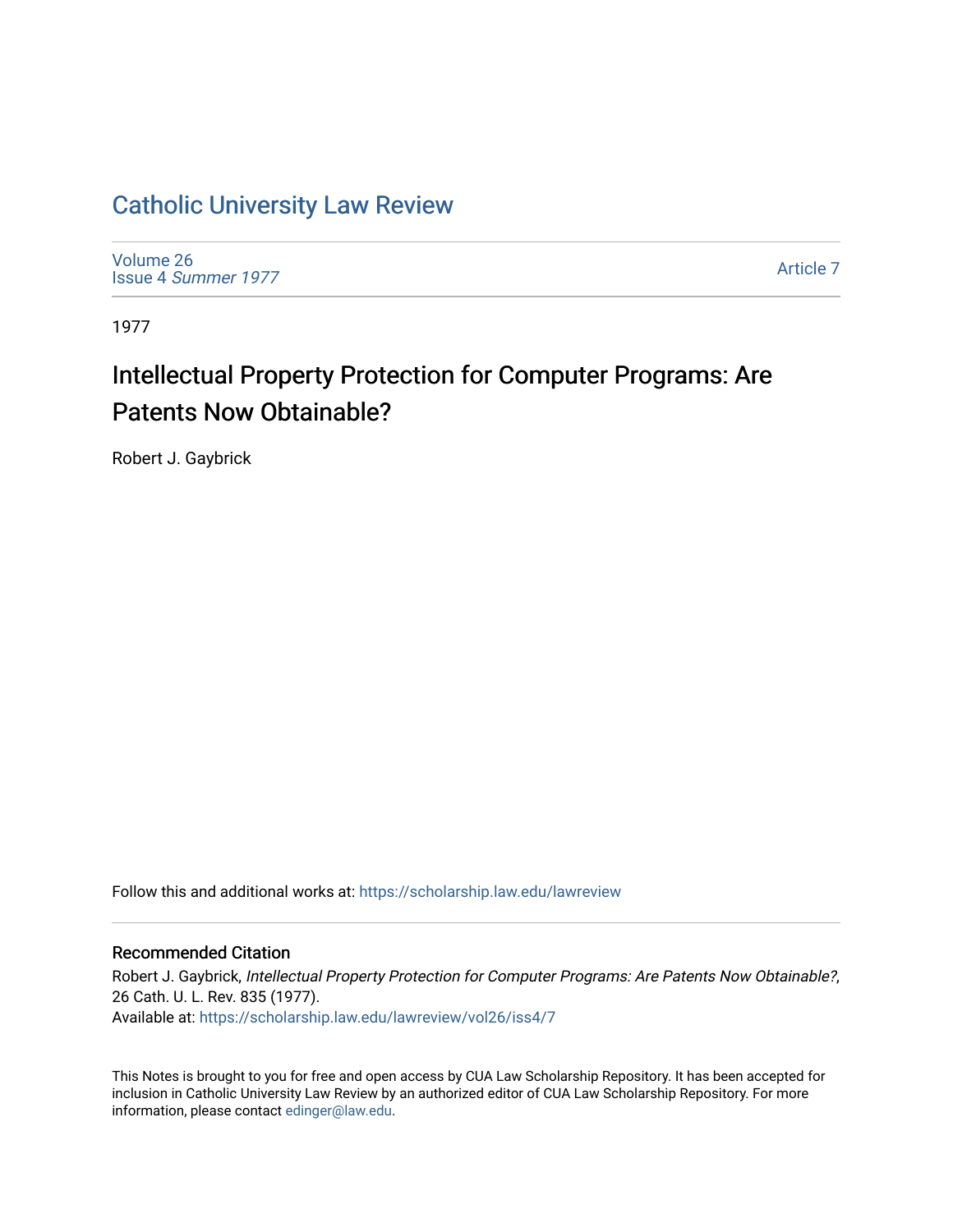### INTELLECTUAL PROPERTY PROTECTION FOR COMPUTER PROGRAMS: ARE PATENTS NOW OBTAINABLE?

The proper form of intellectual property protection to be given computer software<sup>1</sup> has been the subject of frequent judicial and administrative inquiry as the computer industry has grown during the past quarter century.<sup>2</sup> Protection of the software developer's investment, public access to the developed software, and technological progress within the computer industry have long been recognized as the theoretical goals of any scheme of software protection under the law. Nevertheless, there has been substantial disagreement as to the proper means to accomplish these agreed upon ends.<sup>3</sup> The extent to which computer software can be protected under the intellectual property concepts of trade secret law and the law of copyrights is known, $4$  the unresolved question is the scope of computer software protection under the patent laws.

Trade secret law, the copyright laws, and the patent laws require differing degrees of novelty<sup>5</sup> and compliance with certain procedures before prop-

*3. See* **68 COLUM.** L. **REV.** 241, *supra* note **1; Comment,** *Computer Program Protection: The Need to Legislate a Solution,* 54 **CORNELL** L. **REV. 586 (1969);** Comment, *Computer Program Classification: A Limitation on Program Patentability as a Process,* **53 ORE.** L. **REV. 501** (1974); Note, *Protecting Proprietary Rights of Computer Programs: The Need for New Legislative Protection,* 21 **CATH. U.L.** REV. **181 (1971);** Note, *Protection of Computer Programs: Resurrection of the Standard, 50* **NOTRE DAME LAw. 333** (1974).

*4. See* 54 **CORNELL** L. **REV.,** *supra* note **3,** at **589-90.**

5. For a discussion of the novelty requirement in trade secret law, see R. MILGRIM, **TRADE SECRETS** § **2.08** (11th ed. **1977).** The novelty requirements under the copyright

**<sup>1.</sup> A** computing system is generally considered to have two basic types of components: "hardware" and "software." Hardware refers to the physical architecture of the computer; software refers to both the computer programs and the instructions which control the functions of the hardware. *See generally Computer Programs: Should They Be Patentable?,* **68** COLUM. L. REV. 241 **(1968).**

*<sup>2.</sup> See, e.g.,* Dann v. Johnston, 425 **U.S. 219 (1976);** Gottschalk v. Benson, 409 **U.S. 63 (1972);** *In re* Waldbaum, 457 **F.2d 997 (C.C.P.A. 1972);** *In re* Musgrave, 431 **F.2d 882 (C.C.P.A. 1970);** *In re* Bernhart, 417 **F.2d 1395 (C.C.P.A. 1969);** *In re* Prater, 415 **F.2d 1378 (C.C.P.A. 1968),** *aff'd in part and rev'd in part, 415* **F.2d 1393 (C.C.P.A.** 1969); *Guidelines to Examination of Applications for Patents on Computer Programs,* **855** OFFICIAL **GAZETrE OF THE U.S. PAT. OFF. 829 (1968); REPORT OF THE PRESmENT'S COMMISSION ON THE PATENT SYSTEM (1966),** *reprinted in* **S. Doc. No. 5,** 90th **Cong., 1st** Sess. **13 (1967).**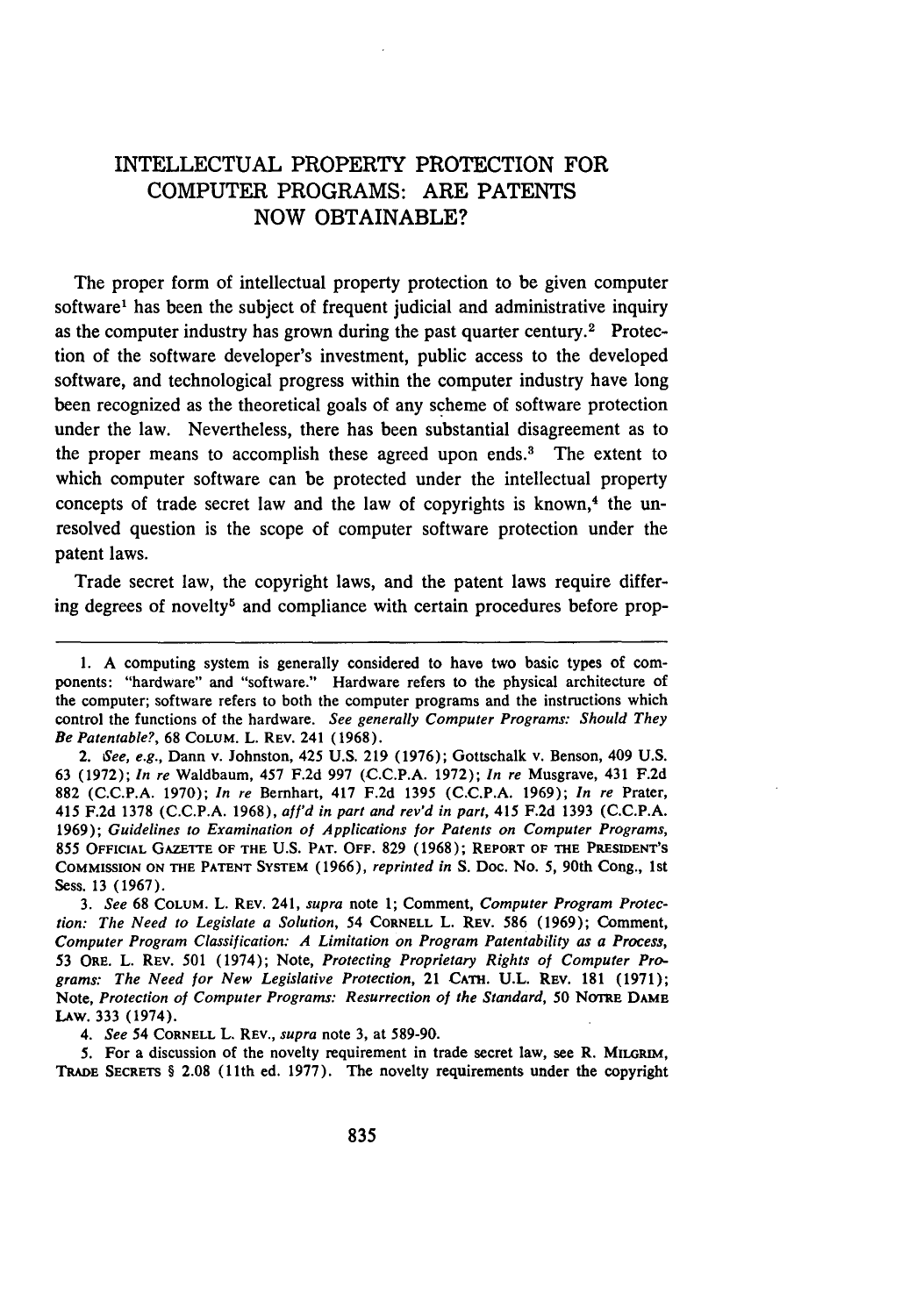erty will be given protection against wrongful appropriation or infringement. The patent statutes also mandate that the property or invention possess the attributes of one of a limited number of classes of patentable subject matter. If the invention is a "new and useful process, machine, manufacture or composition of matter, or any new and useful improvement thereof," then the invention may be patented subject to the other requirements of the statute. $6$  If, however, the invention is a method of doing business,<sup>7</sup> an algorithm,<sup>8</sup> a mere idea,<sup>9</sup> or a discovery of a phenomenon of nature,  $10$  it is not properly a subject for patent protection.  $11$ 

The requirement that a patentable invention be within a statutory classification forms the basis of a continuing dispute over the patentability of inventions in computer software, or, as they are more commonly known, computer programs. Computers themselves are patentable as "machines." Since they represent the use of a computer to perform a specified function or solve a problem, computer programs are, however, not so easily characterized as patentable subject matter, such as a process or a machine. Programs have been considered to fall under the categories of algorithm, method of doing business, or other unpatentable subject matter.<sup>12</sup> The often differing opinions of the courts, Patent and Trademark Office (PTO) officials, and patent

7. Hotel Security Checking Co. v. Lorraine Co., 160 F. 467, 469 (2d Cir. 1908) (hotel bookkeeping and registration system not limited to any particular method or apparatus held unpatentable).

8. Guthrie v. Curlett, 10 F.2d 725, 726 (2d Cir. 1926) (valid patent cannot issue if no patentable means are disclosed for implementing the new idea).

9. Gottschalk v. Benson, 409 U.S. 63, 71 (1972); Rubber-Tip Pencil Co. v. Howard, 87 U.S. 498, 507 (1874).

**10.** O'Reilly v. Morse, 56 U.S. 62, 120 (1853) (claim to the effects of the use of magnetism held invalid).

11. For a discussion of non-statutory subject matter, see **I** A. DELLER, DELLER'S WALKER **ON PATENTS** § 22 (2d ed. 1964).

12. The term "program" is defined alternatively in C.J. **SIPPL** & C.P. **SIPPL,** COM-PUTER DICTIONARY **AND** HANDBOOK 339 (2d ed. 1972) as:

- 1. A plan for the automatic solution of a problem. **A** complete program includes plans for the transcription of data, coding for the computer, and plans for the absorption of the result into the system. The list of coded instructions is called a routine.
- 2. A set of instructions or steps that tells the computer exactly how to handle a complete problem-payroll, production scheduling, or other applications.

and patent statutes are set forth at 17 U.S.C.A. § 102 (Supp. App. 1977) and 35 U.S.C. §§ 102-03 (1970 & Supp.) respectively.

<sup>6.</sup> The classes of statutory subject matter are set forth in 35 U.S.C. § 101 (1970): "Whoever invents or discovers any new and useful process, machine, manufacture, or composition of matter, or any new and useful improvement thereof, may obtain a patent therefor, subject to the conditions and requirements of this title."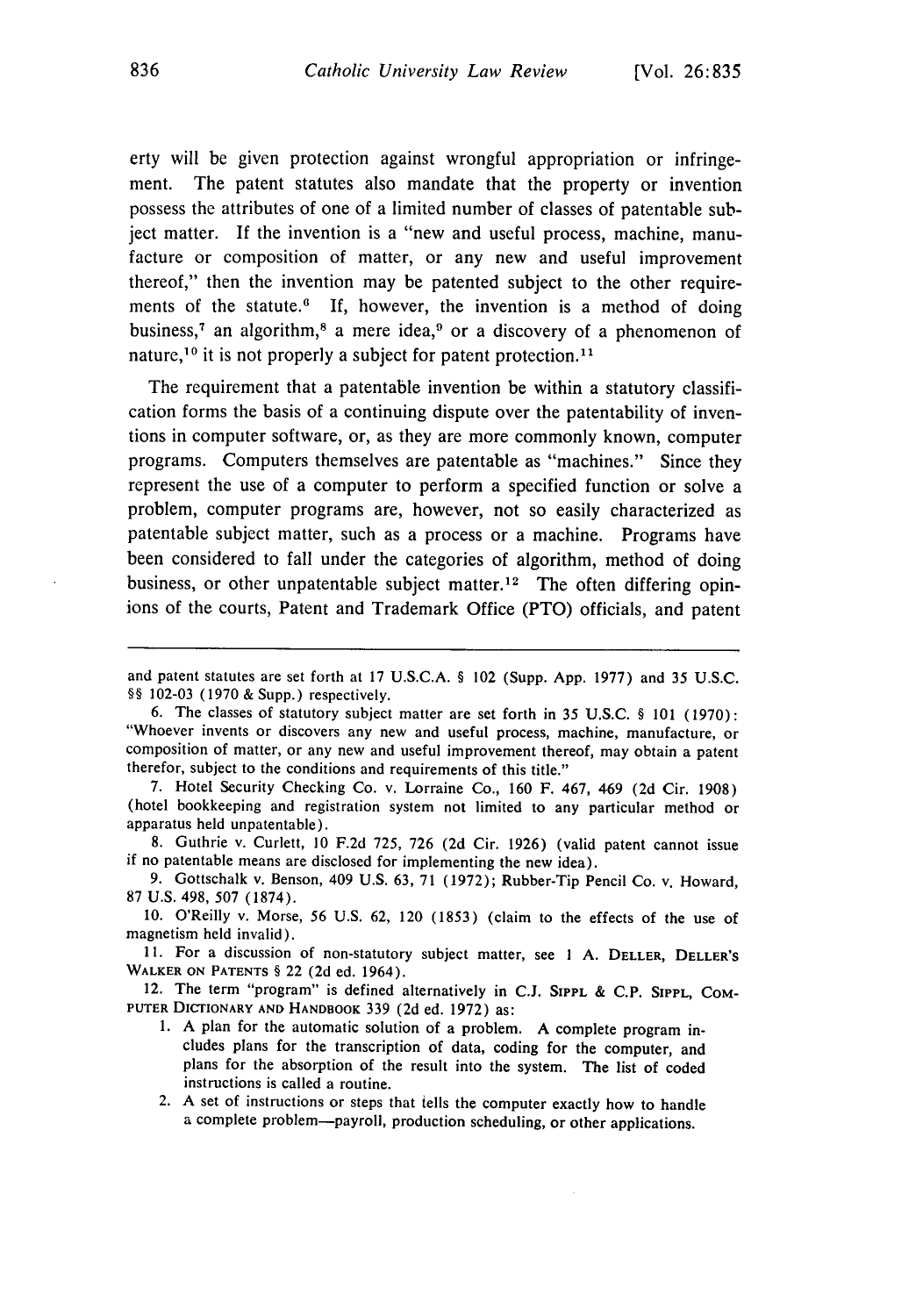applicants as to what constitutes a patentable computer program have resulted in frequent litigation and many unresolved questions.

The Court of Customs and Patent Appeals (CCPA) in the recent decision of *In re Chatfield13* has rekindled optimism in the theory that patent protection is appropriate for computer software inventions. The court laid to rest the notion that inventions are unpatentable merely because they are most advantageously embodied in a computer program. The inventive use of a computer was recognized as a field of technology legitimately promoted by the patent system. <sup>14</sup>

The court in *Chatfield* addressed the patentability of an invention in which the preferred embodiment was a computer program. The PTO Board of Appeals had held the invention unpatentable because it was directed to computer software and was *ipso facto* nonstatutory subject matter.15 The CCPA refused to adopt such a broad rule and indicated that the issue of patentability in this and similar cases could be resolved only by subjecting the claimed invention as a whole to the tests of patentability.<sup>16</sup> Viewed in this light, a majority of the court found for the applicant and held that it is no bar to patentability that an invention is most advantageously implemented by means of a computer program.<sup>17</sup> In *Chatfield*, the CCPA merged their knowledge of computer technology with their expertise in patent law to formulate standards to aid PTO officials in identifying statutory subject matter in the computer software context.<sup>18</sup>

15. 545 F.2d at 155.

16. *Id.* at 157.

17. **Id.** at 158-59.

18. On the same day that Chatfield was announced, the CCPA decided the case of In re Noll, 545 F.2d 141 (C.C.P.A. 1976), cert. denied, 46 U.S.L.W. 3181 (U.S. Oct. 4, 1977). The claims in *Noll* involved a programmed computer-controlled apparatus for displaying characters and graphical information on a cathode ray tube. The PTO Board of Appeals rejected the claims as a non-statutory apparatus and, in effect, an attempt to obtain a patent on the program for controlling the apparatus. *Id.* at 147-49. The CCPA reversed. The timing of the decisions in *Noll* and Chatfield appear to indicate a deliberate choice by the CCPA to issue holdings in a process and an apparatus case relating to computer programs. *See* COMPUTERWORLD, Jan. 3, 1977, at 14, col. 3. On July 5, 1977 Bell Telephone Laboratories, Inc., the assignee of the Noll patent application, filed an express abandonment of the application. On July 7, 1977 Bell filed a memorandum which requested that the judgment below be vacated and the case remanded to the C.C.P.A. for dismissal. Memorandum of Respondent suggesting the cause is moot (U.S. July 7, 1977) (No. 76-1558). Thus, although the CCPA's decision

<sup>13. 545</sup> F.2d 152 (C.C.P.A. 1976), cert. denied, 46 U.S.L.W. 3181 (U.S. Oct. 4, 1977).

<sup>14.</sup> The constitutional basis for the patent system is found in U.S. CONST. art. I, § 8, cl. 8: "The Congress shall have power . **.** . To promote the Progress of Science and useful Arts, by securing for limited Times to Authors and Inventors the exclusive Right to their respective Writings and Discoveries."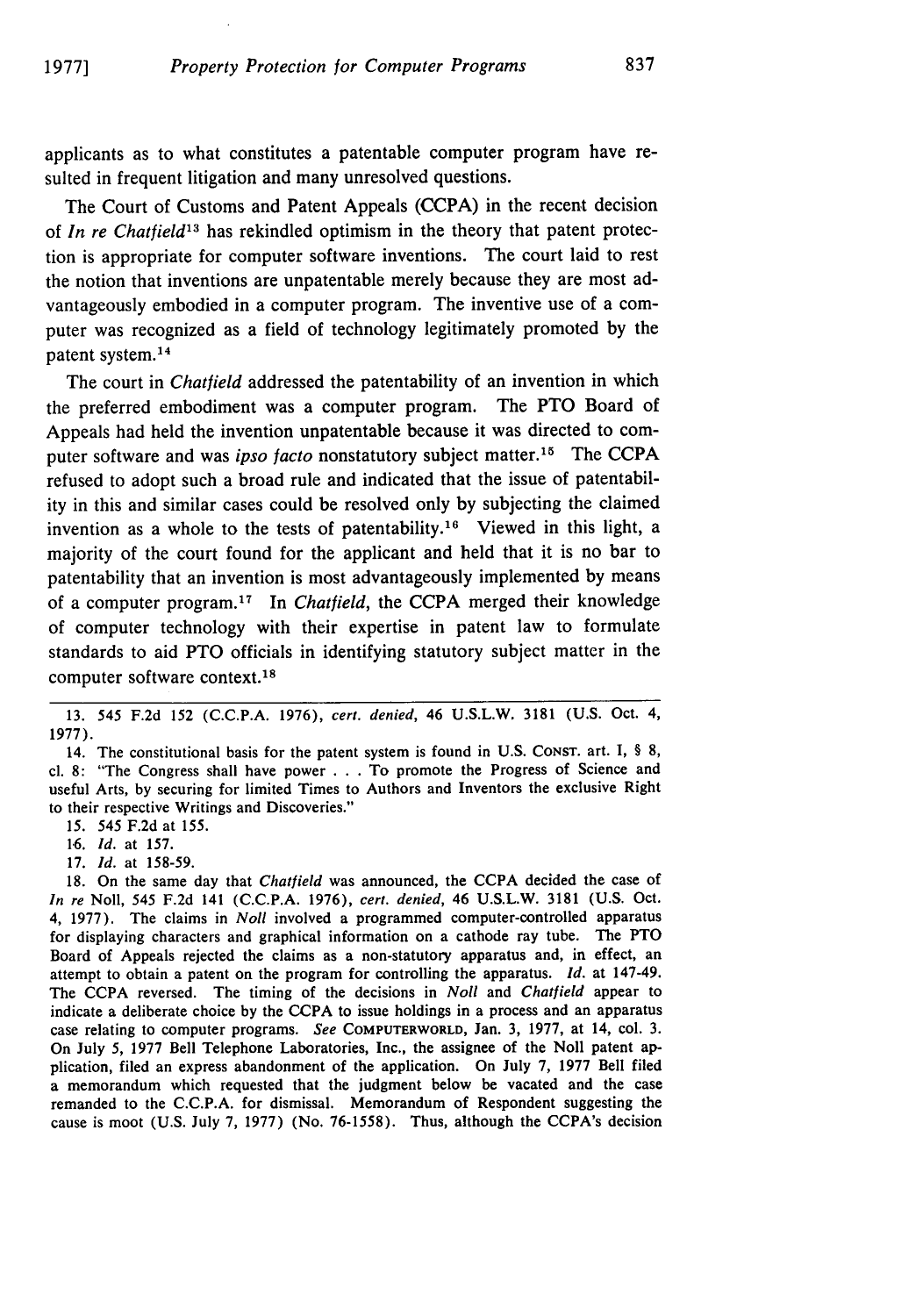This article will examine the scope of protection for computer software inventions afforded under the intellectual property concepts of trade secret law and copyright law, and consider the ramifications of the *Chatfield* decision on the field of patent protection for this type of invention.

#### I. COMPUTER SOFTWARE PROTECTION **UNDER TRADE** SECRET **AND** COPYRIGHT **LAW**

Both state common law and statutory law afford protection for trade secrets.<sup>19</sup> This protection originally evolved from the law of unfair competition, 20 and it now embraces processes, machines, or compilations of information which provide the owner with advantages over competitors who neither know nor use the object of the trade secret.<sup>21</sup> To qualify as a trade secret, the process, machine, or compilation of information must not be commonly known.<sup>22</sup> Trade secret protection can extend to subject matter excluded from patent protection either for lack of patentable novelty or failure to be statutory subject matter under the patent laws.<sup>23</sup> Therefore, an owner of a computer software invention can protect his investment in unpatentable computer software **by** meeting the minimal trade secret requirements. A trade secret can be kept secret **by** the owner or disclosed to others such as licensees who in turn must be required to maintain the secret.<sup>24</sup> Furthermore, trade secret law protects the owner in perpetuity from any fraudulent misappropriation<sup>25</sup> and this relatively extensive protection has induced large capital investments in software inventions.

There are disadvantages to both the owner and the public, however, in the use of trade secret protection. The scope of protection is limited since the owner is unprotected from subsequent independent discovery by another, discovery of the secret by reverse engineering,26 or public discovery **by** acci-

22. *Id. §§* 2.03, 2.07.

23. *See* Kewanee Oil Co. v. Bicron Corp., 416 U.S. 470 (1974) (state trade secret protection is not preempted by federal patent law).

24. *See* **MILGRIM,** *supra* note 5, *§* 3.05(5).

*25. See* 21 **CATH. U.L.** REV., *supra* note 3, at 195.

in *Noll* indicated that apparatus claims relating to computer programs could be patentable, the *Noll* decision is now of little significance since it will most likely be vacated.

<sup>19.</sup> *See* **MILGRIM,** *supra* note 5, §§ 1.09, 1.10. App. § 2.01(1) sets forth the Uniform Trade Secrets Protection Act proposed **by** the **ABA** Patent, Trademark and Copyright Law Section in 1971.

<sup>20.</sup> **D.** Bender, *Trade Secret Protection of Software,* **38** GEO. **WASH.** L. REV. 909, **930-** 31 (1970).

<sup>21.</sup> See **MILGRIM,** *supra* note 5, § 2.01.

<sup>26.</sup> The term "reverse engineering" refers to discovering the secret materials, features or processes employed in producing the product by lawfully acquiring the product and then disassembling it into its component parts.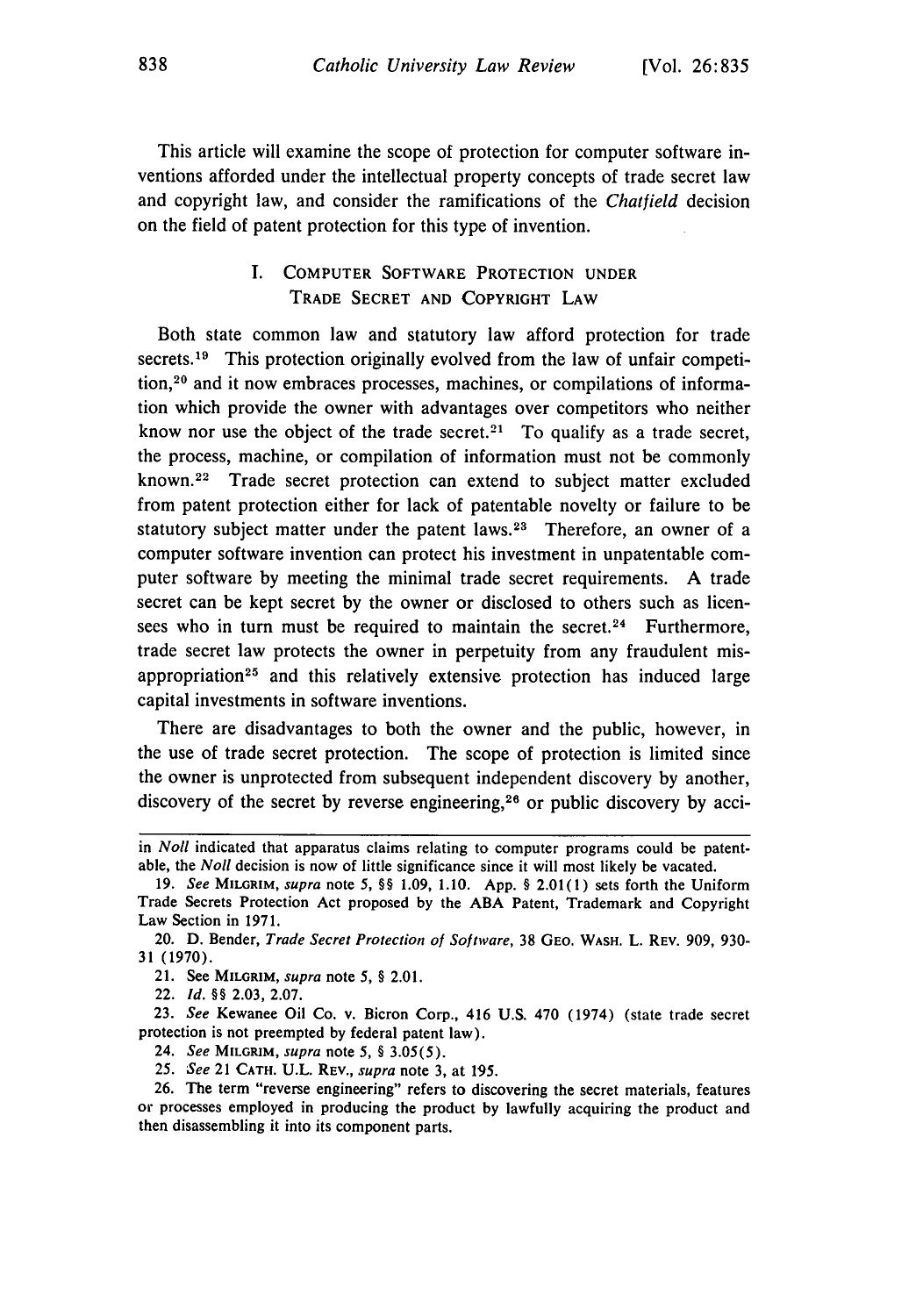dental or mistaken disclosure.<sup>27</sup> Thus there is the risk that the owner will lose exclusive rights in the secret property.<sup>28</sup> Also, there is judicial hostility to recognizing a monopoly, albeit not a patent monopoly, for an invention which fails to rise to the standards of patentability.

In addition to the disadvantages to the owner, a serious public detriment inheres in the nondisclosure of a trade secret. The requirement of an enabling disclosure of a patented invention serves to increase the technological knowledge possessed by the general public by providing access to the disclosed technology and thereby giving incentive to other inventors to invent around the issued patent and accomplish the same result by noninfringing means. 29 Moreover, a patented invention becomes available for the use of the general public after the passage of the specified statutory monopoly, whereas trade secret protection may last forever. Since trade secret protection by definition permits no such public disclosure, there is no increase in knowledge, and duplication of effort and expense can frequently result from multiple inventors simultaneously working in the same area of technology in secret.

A viable alternative to trade secret or patent protection for the owner of a computer software invention is the Copyright **Act.3 <sup>0</sup>**Copyright protection presents advantages over other forms of intellectual property protection. To qualify, one must merely establish authenticity of authorship and originality of expression and fulfill minimal procedural requirements, such as publication of the work with a notice of ownership. $31$  Copyrights are inexpensive to obtain, may be registered in a short time period, and are effective for the term of the life of the copyright holder plus 50 years.<sup>32</sup> Additionally, a holder is entitled to recover statutory damages from an infringer without a showing of actual damage.<sup>33</sup>

Copyright protection, however, extends only to the form of the expression

31. The Copyright Office in 1964 gave public notice that it would accept computer software or programs for registration. *See* U.S. Copyright Office, Announcement SML-47 (May 19, 1964). The conditions for registration set forth in this Announcement included: (1) the computer program must be original, (2) it must have been published in printed form, and (3) the copies deposited for registration must include reproductions of the work in human language form as opposed to machine language form.

32. *See* Copyright Act of 1976, Pub. L. No. 94-553, 90 Stat. 2541 (1976) (to be codified in 17 U.S.C. §§ 101 *et seq.).*

**33.** *Id. §* 504.

<sup>27.</sup> Kewanee Oil Co. v. Bicron Corp., 416 U.S. 470, 476 (1974).

<sup>28.</sup> *Id.* at 482.

<sup>29.</sup> **Cf.** id. at 481.

<sup>30.</sup> Copyright Act of 1976, Pub. L. No. 94-533, 90 Stat. 2541 (1976) (to be codified in 17 U.S.C. §§ 101 *et seq.).*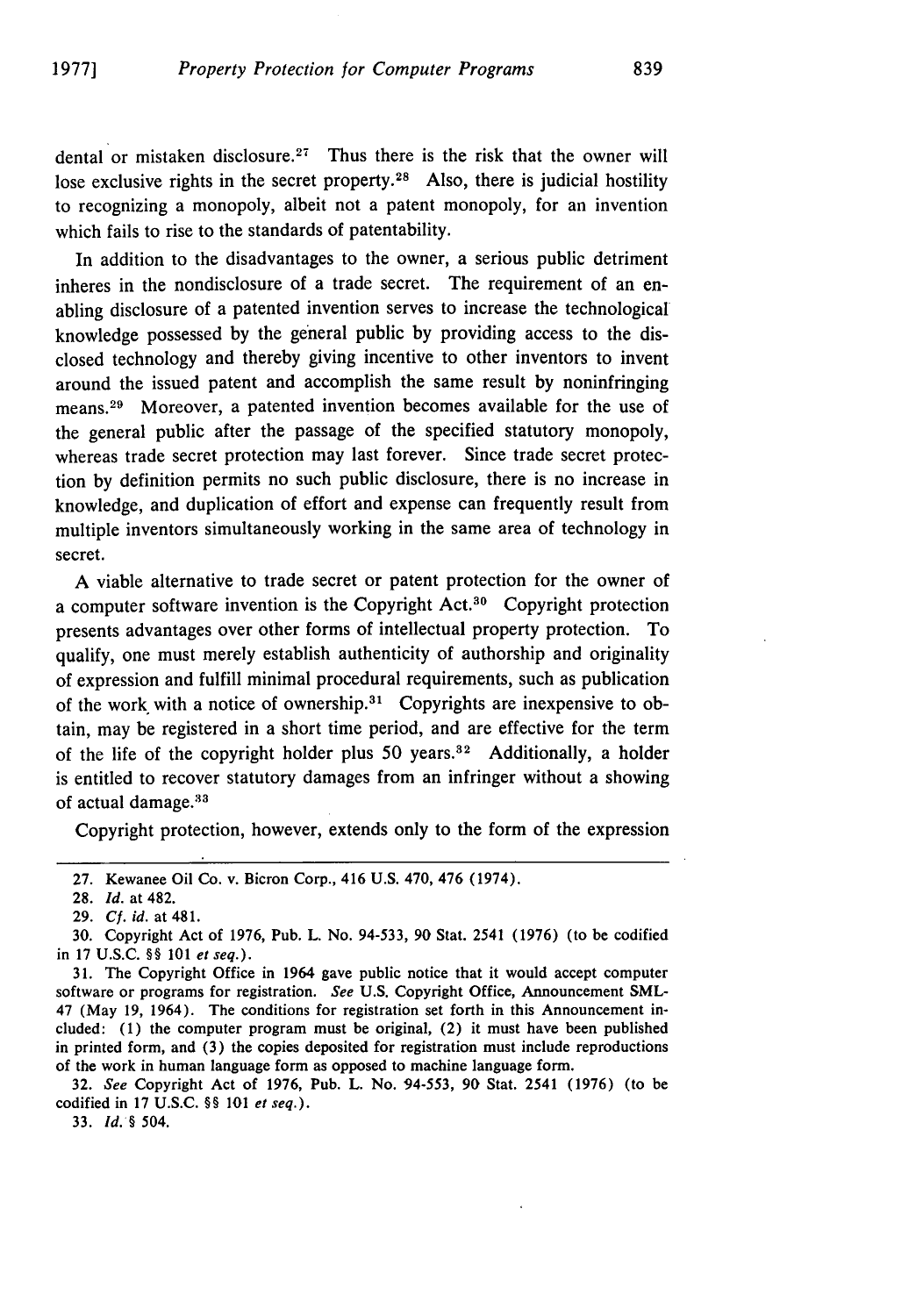and not to any underlying ideas. $34$  Therefore, the inventive concepts underlying a copyrighted computer program can be appropriated with impunity as long as the structure or coding of the work is not knowingly duplicated. The owner of a software invention may find this limitation intolerable since the cost of the actual expression, the program listing to be registered, is most likely incidental to the overall expense of conceiving and implementing an inventive use of a computer. Copyright protection is further limited because a holder has no rights against one who independently duplicates the copyrighted work.

Another disadvantage to using the copyright in this situation is that despite public dissemination of a copyrighted work, the public may still be unaware of the nature and significance of the invention disclosed. Obtaining a copy of a program listing does not insure that the underlying invention can be successfully implemented or that alternative noninfringing methods for practicing the invention will become apparent to others. Thus, any increase in technological information and expertise available to the public may be insignificant.<sup>35</sup>

#### **II.** PATENT PROTECTION

The patent system is premised on the quid pro quo exchange of a limited term monopoly granted to the patentee for public disclosure of the invention. The invention must encompass statutory subject matter,  $36$  be novel,  $37$  nonobvious in view of the existing state of the art in the field of the invention,38 and be sufficiently disclosed to enable one skilled in the subject matter of the invention to practice the invention.<sup>39</sup> A patent endows the owner with the right to exclude all others from making, using, or vending the patented invention for seventeen years.40 Patent protection is enhanced under the doctrine of equivalents which broadens the scope of the monopoly to include inventions consisting of slightly different elements.<sup>41</sup> The right to exclude

41. 35 U.S.C. § 112 (1970) states:

<sup>34.</sup> The Supreme Court in Mazer v. Stein, 347 U.S. 201 (1954) drew a distinction between copyright and patent protection when it stated: "Unlike a patent, a copyright gives no exclusive right to the art disclosed; protection is given only to the expression of the idea-not the idea itself." *Id.* at 217.

<sup>35.</sup> For a discussion of the advantages and disadvantages of both copyright and trade secret protection, see generally 68 COLUM. L. REV., supra note 1; 21 CATH. U.L. REV., supra note 3; 54 **CORNELL** L. REv., supra note 3.

<sup>36.</sup> **35** U.S.C. § **l01** (1970).

<sup>37.</sup> *Id. §* 102.

<sup>38.</sup> *Id. §* 103.

<sup>39.</sup> *Id. §* 112.

<sup>40.</sup> *Id. §* 154.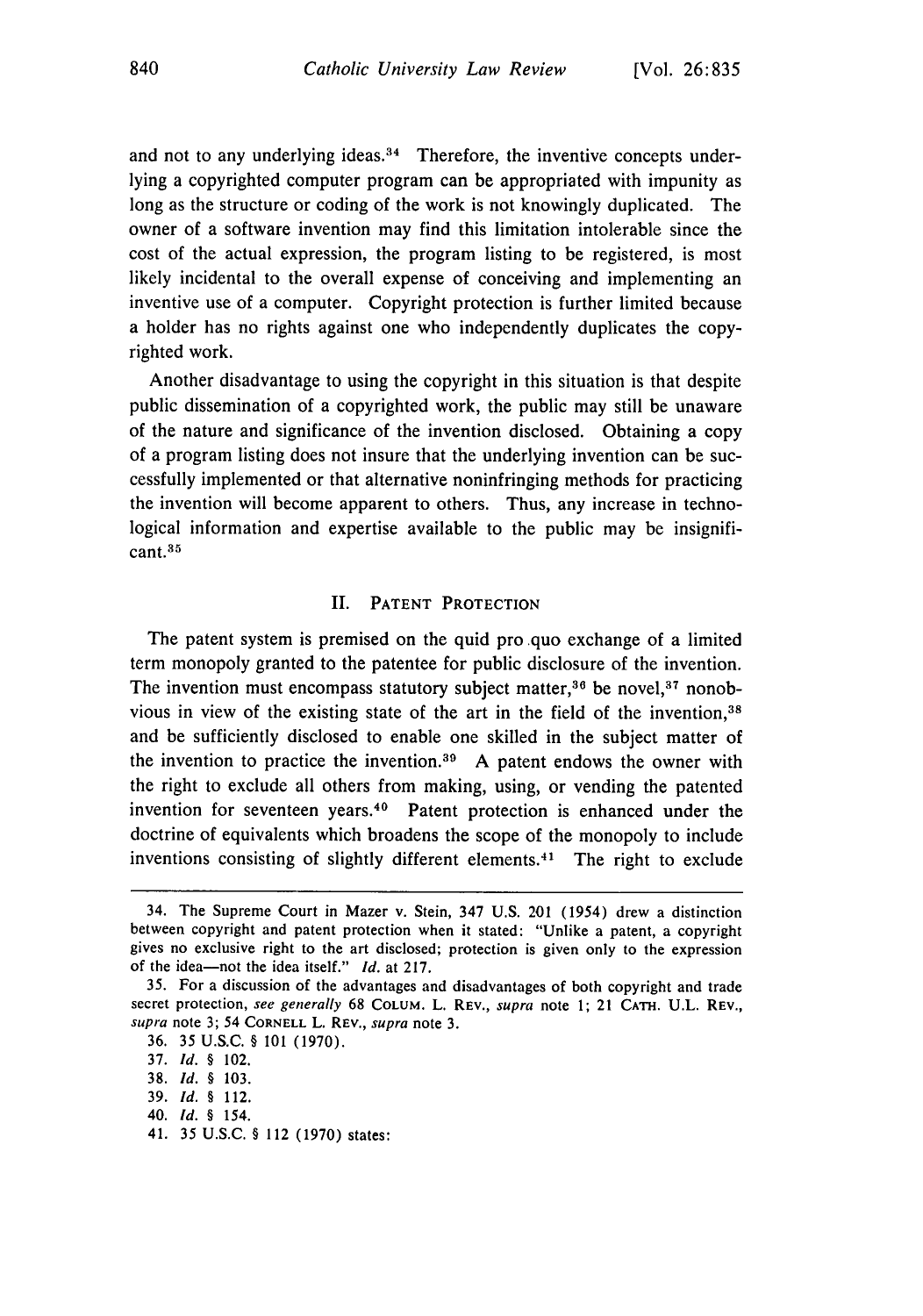and the ability to protect more than the mere expression of an invention are strong incentives for seeking protection under the patent laws.

To specify the scope of the patent monopoly, the invention disclosure must include one or more claims which define the invention. 42 The claimed invention may encompass multiple embodiments not all of which would necessarily fall within one of the classes of patentable subject matter set forth in section 101 of the patent laws. $43$  Patent applications involving computer software inventions have most commonly been claimed as either a machine or a process. 44 The theory underlying machine claims, commonly referred to as apparatus claims, is that the combination of a general purpose digital computer and a computer program results in a new, special purpose apparatus with the capability of performing the objects of the program. <sup>45</sup>

On the other hand, a "process" within the patent law was defined by the Supreme Court in *Cochrane v. Deener46* as "a mode of treatment of certain materials to produce a given result. It is an act, or series of acts, performed upon the subject-matter to be transformed and reduced to a different state or thing."<sup>47</sup> A program claimed as an inventive process sets forth sequential steps performable by a computer to manipulate and transform a predefined set of inputs and variables to produce given results. A computer program which is claimed as a process affords a broad patent monopoly, as does any process claim, since the process need not be tied to any particular appara-

42. *See* 35 U.S.C. § 112 (1970). "Claims tell what the invention is; they define it. They are statutory requirements, prescribed for the purpose of making an inventor define precisely what his invention comprises. Their function is not to add knowledge; it is to define the scope of a patent grant." **5** A. DELLER, DELLER'S WALKER **ON PATENTS** § 445 (2d ed. 1972) (footnotes omitted).

43. *See* **35** U.S.C. § 101 (1970).

44. See note 6 *supra* for the statutory basis for such claims.

45. *See In re* Bernhart, 417 F.2d 1395, 1400 (C.C.P.A. 1969); *In re* Prater, 415 F.2d 1393, 1403 n.29 (C.C.P.A. 1969).

46. 94 U.S. 780 (1876).

47. *Id.* at 788.

An element in a claim for a combination may be expressed as a means or step for performing a specified function without the recital of structure, material, or acts in support thereof, and such claim shall be construed to cover the corresponding structure, material, or acts described in the specification and *equivalents* thereof. (emphasis added)

The doctrine of equivalents expands the scope of the patent monopoly defined in the claims by viewing as a matter of law the recited elements in the claim to include all reasonable substitutes therefor. Thus a patentee who claims an element A will still have rights against one who substitutes element B for element A if the claimed combination with element B operates in substantially the same way in performing a substantially identical function to obtain a substantially similar result. See Sanitary Refrigerator Co. v. Winters, 280 U.S. 30, 41-43 (1929) and Machine Co. v. Murphy, 97 U.S. 120, 125- 26 (1877) for pre-codification holdings on the doctrine of equivalents.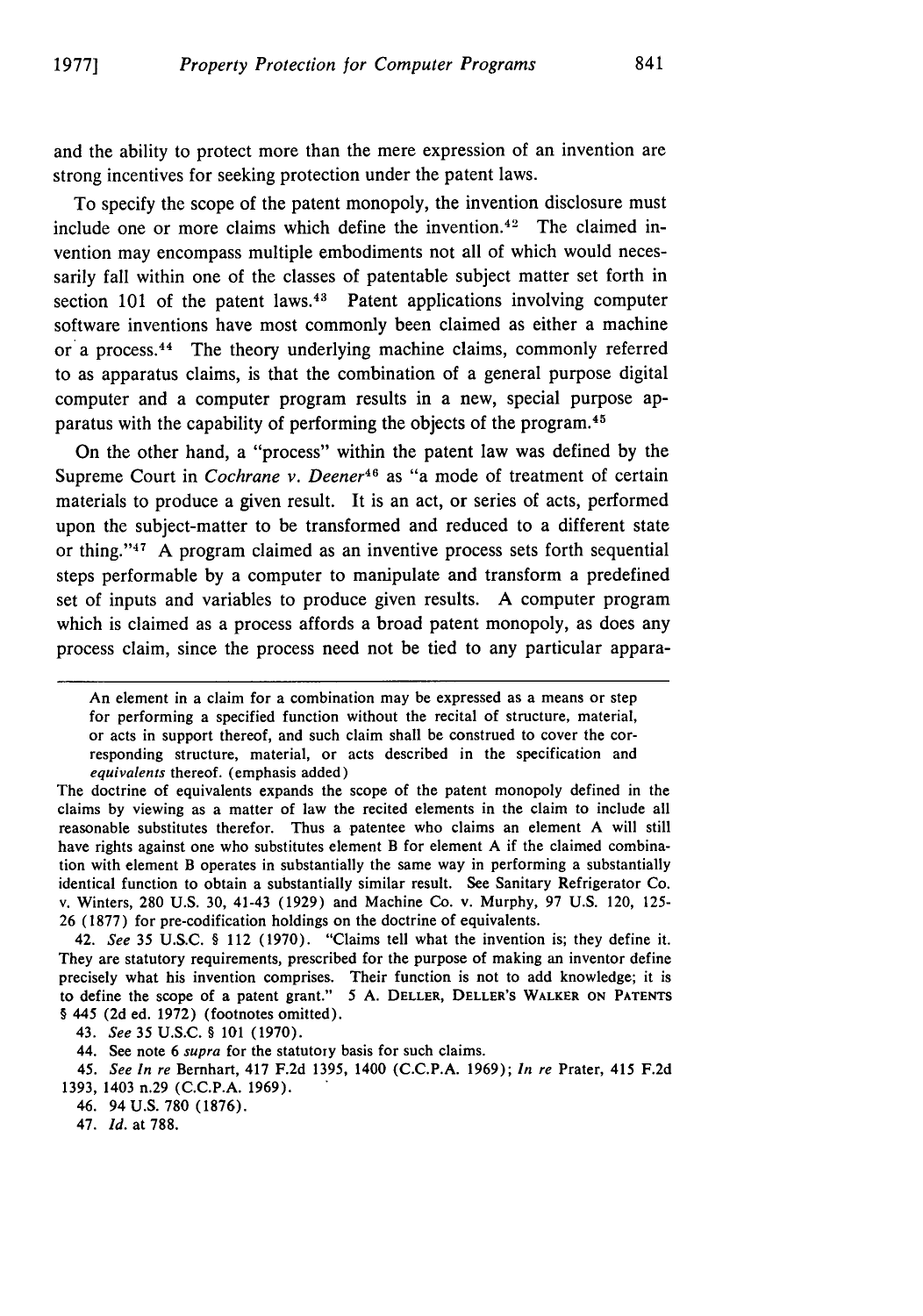tus.48 Infringement of a process claim is not avoided by merely reversing the order of the process steps, $49$  employing the process to solve a different problem,<sup>50</sup> or by adding steps to the process as claimed.<sup>51</sup>

It was the early administrative policy of the PTO, however, that computer programs claimed as either an apparatus or a process were unpatentable. <sup>52</sup> Uncertainty as to the statutory nature of computer programs, satisfactory creation of computer programs absent patent protection, and manpower and facility limitations in the Patent Office were cited to support this policy.<sup>53</sup> This announced predisposition against patenting computer programs did not completely deter inventors from applying for patents on their software inventions. Initial attempts to obtain process patent protection for computer programs were rejected by the PTO as nonstatutory subject matter under the mental steps doctrine. This doctrine, established in the noncomputer case of *In re Abrams,54* consists of a three-pronged test: (1) a method or process claim in which all the steps are purely mental is not patentable, (2) a method claim including both mental and physical steps is also not patentable if the claimed novelty resides in the purely mental steps, and (3) a method claim including both mental and physical steps is patentable if the point of novelty resides in steps not purely mental and the mental steps are incidental to the process. 55 The CCPA finally encountered a PTO mental steps rejection in the computer-related case of *In re Prater*.<sup>56</sup> In *Prater*, the court restricted the mental steps doctrine and held that the so-called "rules" of *Abrams* were inapplicable to a particular process invention which was most advantageously practiced by a computer program.<sup>57</sup> The invention as defined by the claims was found to be within the industrial arts, to require no

48. *See* Waxham v. Smith, 294 U.S. 20, 23 (1935); Tilghman v. Proctor, 102 U.S. 707, 730 (1881).

49. *See* Aurora Mantel **&** Lamp Co. v. Kaufmann, 243 F. **911, 916** (7th Cir. **1917).**

*50.* United States Mitis Co. v. Midvale Steel Co., **135** F. **103,** 112 **(E.D.** Pa. 1904).

**51.** Miami Copper Co. v. Minerals Separation Ltd., 244 F. **752, 768 (3d** Cir. **1917).**

*52. Patent Office Examination* **of Patent** *Applications on Computer Programs, Notice of Issuance of Guidelines,* **33** Fed. Reg. **15609-10 (1968).**

**53. REPORT OF THE PRESIDENT'S COMMISSION,** *supra* note 2, at 21. The report recommended that computer programs claimed either as an apparatus or as a method be declared unpatentable as nonstatutory subject matter. *See* **68** COLUM. L. REV. 241, *supra* note **1,** at 241 n.5.

54. **188 F.2d 165 (C.C.P.A. 1951).**

**55.** These rules were proposed in the brief for appellant/applicant. *Id.* at **166.**

**56.** 415 **F.2d 1378 (C.C.P.A. 1968),** aff'd *in part & rev'd in part,* 415 **F.2d 1393 (C.C.P.A. 1969).**

57. In distinguishing *Abrams* the court noted: "[I]n *Abrams*, unlike the present situation the claimed process could **only** be performed in the mind . **. .** . The *Abrams* situation may thus be distinguished from that presently before us, in which there is adequate disclosure how the process can be performed without mental calculation." 415 **F.2d** at **1389;** *see id.* at 1402.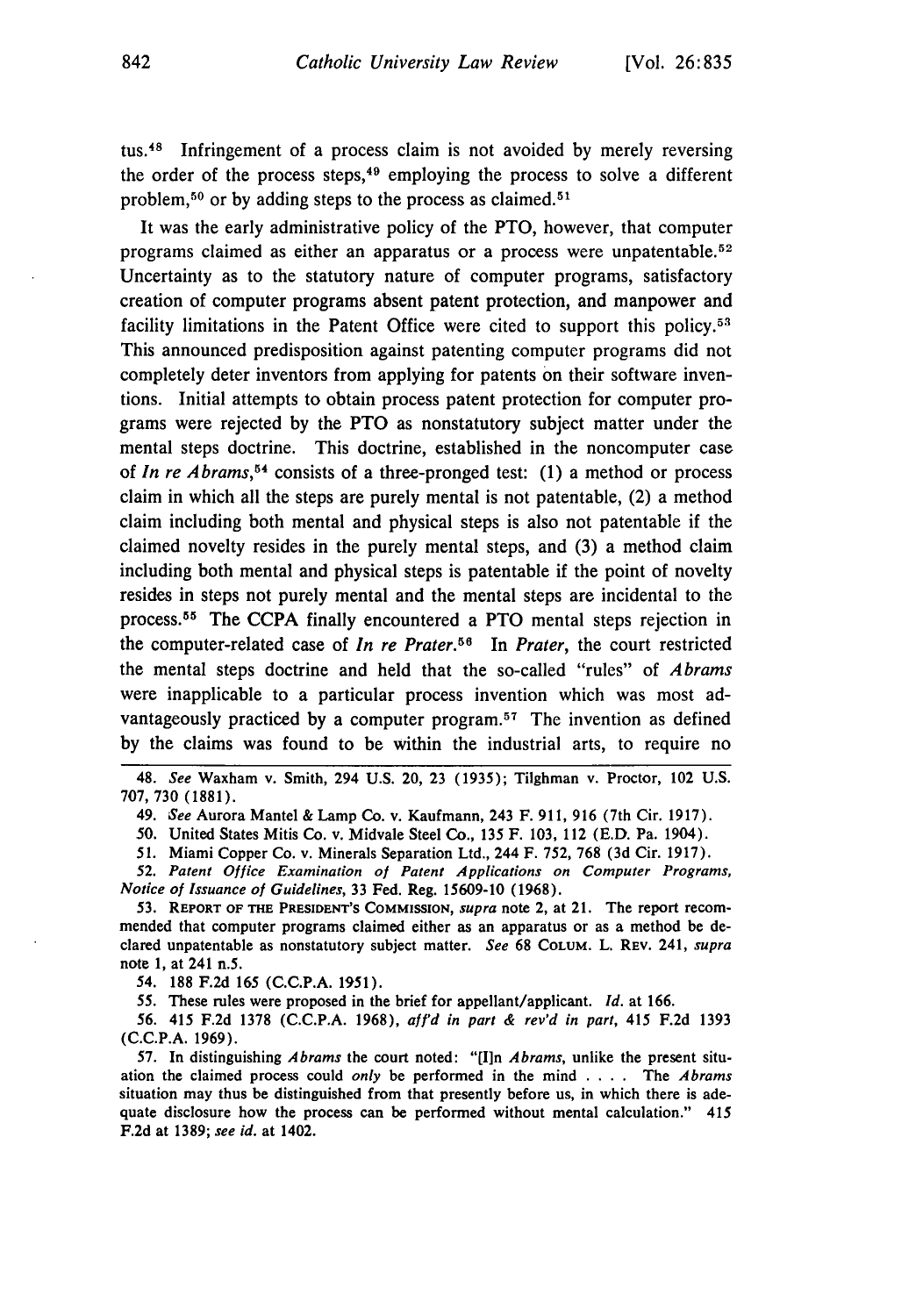human mental activity, and thus was patentable.<sup>58</sup> The court reaffirmed this distinction in the process program case of *In re Bernhart*,<sup>59</sup> noting the differing capacities of the computer and the human mind, and thereby further limiting the scope of the mental steps exception.<sup>60</sup> Finally, in *In re Musgrave*<sup>61</sup> the court disaffirmed any support for the mental steps doctrine noting that all that is necessary to deem "a sequence of operational steps a statutory 'process' . . . is that it be in the technological arts so as to be in consonance with the Constitutional purpose to promote the progress of the 'useful arts.' "<sup>62</sup> Thus the mental steps exclusion had evolved from the three-pronged *Abrams* test to an ephemeral requirement that the process as claimed be native to technological arts, as opposed to liberal or fine arts.

Frequently the cases developing the law governing process patents for computer programs also contained apparatus claims. In the rehearing of *In re Prater,*<sup>63</sup> the court noted that "[i]n one sense, a general-purpose digital computer may be regarded as but a storeroom of parts and/or electrical components."<sup>64</sup> The introduction of a program into the computer was considered, in effect, an assembling of these parts into a previously non-existent special purpose apparatus. The court felt that no human with pencil and paper could, through mental processes, be the equivalent of such an apparatus, and, therefore, the mental steps doctrine could not be applied to re-

- (a) a first step of programming the computer to compute the position of planar Cartesian coordinate axes in the given plane relative to the given set of object points,
- (b) a second step of programming the computer to compute and produce an output defining in sequence the coordinates of the projection of each given point on the plane with reference to the Cartesian coordinate axes, and
- (c) the step of applying the computer output to the input of a planar plotting apparatus adapted to provide on a plane a succession of straightline segments that connect between sequential points having positions corresponding to the coordinates computed by the second step.

*Id.* at 1397.

**63.** 415 F.2d 1393 (C.C.P.A. 1969).

*<sup>58.</sup> Id.* at 1389. The court stated that "patent protection **. . .** is not precluded by the mere fact that the process could alternatively be carried out by mental steps." *Id.* This marks a significant departure from the *Abrams* ruling that if the invention resided in a purely mental step the invention is nonstatutory.

<sup>59. 417</sup> F.2d 1395 (C.C.P.A. 1969).

<sup>60.</sup> The court noted that a mental steps rejection does not apply where a programmed computer is claimed in such a manner as not to be equivalent to the human mind. *Id.* at 1399. A representative claim was for:

A plotting method. **. .** comprising:

<sup>61. 431</sup> F.2d 882 (C.C.P.A. 1970).

<sup>62.</sup> *Id.* at 893.

<sup>64.</sup> *Id.* at 1403 n.29.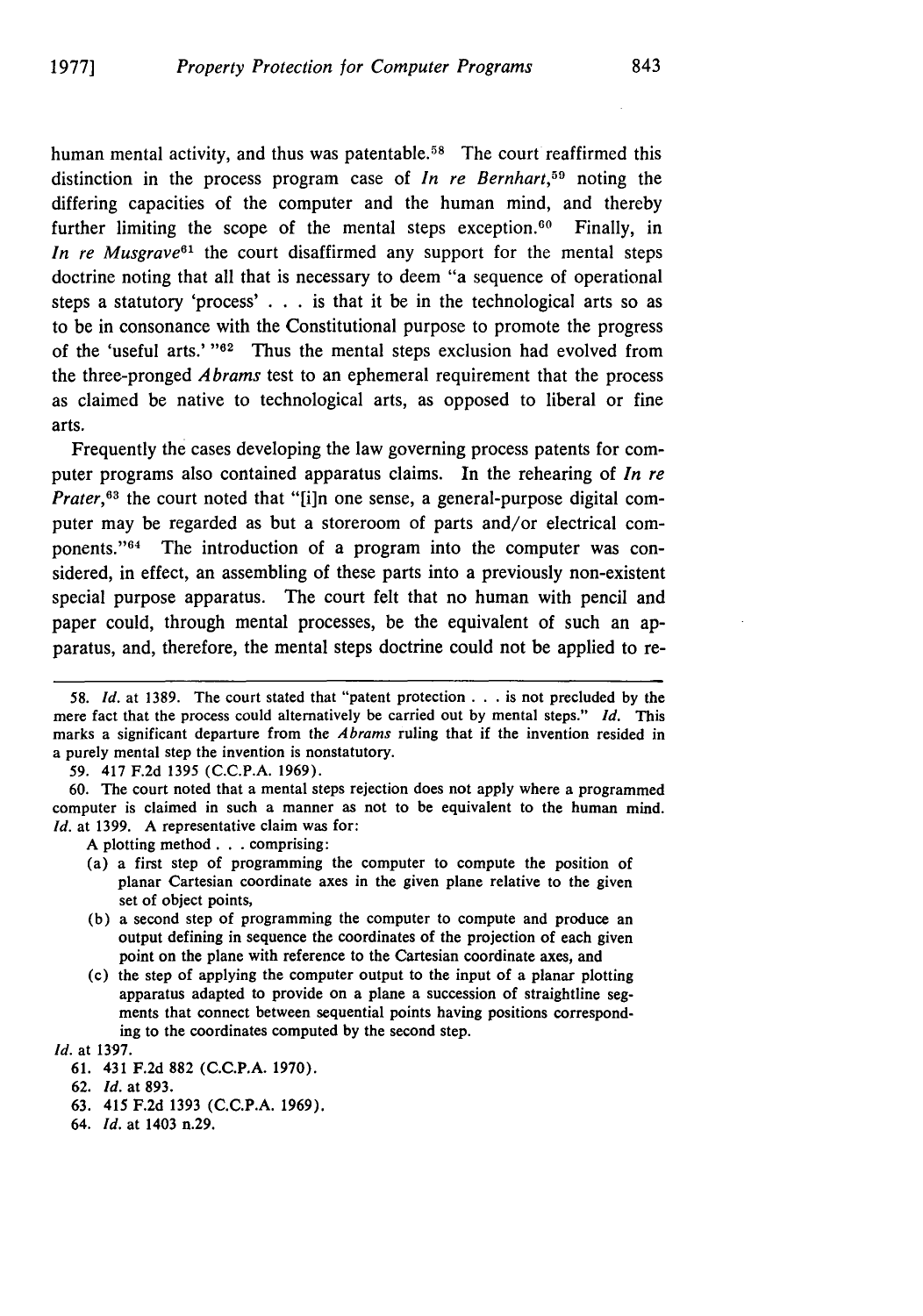ject a computer-related invention claimed as an apparatus and embodied in a computer program. This concept was affirmed in *In re Bernhart65* where the CCPA held that claims defining such a special purpose apparatus were statutory subject matter and had to be examined for patentability in view of existing prior art.66 After *Prater* and *Bernhart* the CCPA had apparently made it clear that apparatus claims reciting a combination of a digital computer and a computer program were not inherently nonstatutory and were not to be rejected under the mental steps doctrine. Patentability of such machines was to be measured against the traditional standards of novelty<sup> $\sigma$ </sup> and nonobviousness in view of the prior art.<sup>68</sup>

#### *III. Benson* AND *Johnston:* THE SUPREME COURT DECISIONS

In *Gottschalk v. Benson,69* the Supreme Court addressed the issue of patentability of computer programs and, specifically, whether such inventions are a "process" within the meaning of the patent law. The applicants in *Benson* presented process claims covering a method of converting binary coded decimal numbers (BCD) to pure binary numbers. 70 This conversion is closely aligned with any practical application of a general purpose digital computer because of the constant need to interface the decimal number system used by humans with the binary number system employed internally by a computer. The invention was embodied as an algorithmic computer pro-

- **67.** 35 U.S.C. § 102 (1970).
- 68. 35 U.S.C. § 103 (1970).
- 69. 409 U.S. 63 (1972).

- (1) storing the binary coded decimal signals in a reentrant shift register,
- (2) shifting the signals to the right by at least three places, until there is a binary '1' in the second position of said register,
- (3) masking out said binary '1' in said second position of said register,
- (4) adding a binary '1' to the first position of said register,
- *(5)* shifting the signals to the left by two positions,
- (6) adding a '1' to said first position, and
- (7) shifting the signals to the right by at least three positions in preparation for a succeeding binary **'1'** in the second position of said register.

*Id.* at 73-4.

**<sup>65.</sup>** 417 F.2d at 1401.

**<sup>66.</sup>** *Id.* at 1399-400. The court responded to a PTO argument that a programmed digital computer is not a new machine because the apparatus has not changed by stating that the programmed computer "is physically different from the machine without that program; its memory elements are differently arranged. The fact that these physical changes are invisible to the eye should not tempt us to conclude that the machine has not been changed." *Id.* at 1400.

<sup>70.</sup> Claim 8 of the *Benson* patent application reads:

The method of converting signals from binary coded decimal form into binary which comprises the steps of: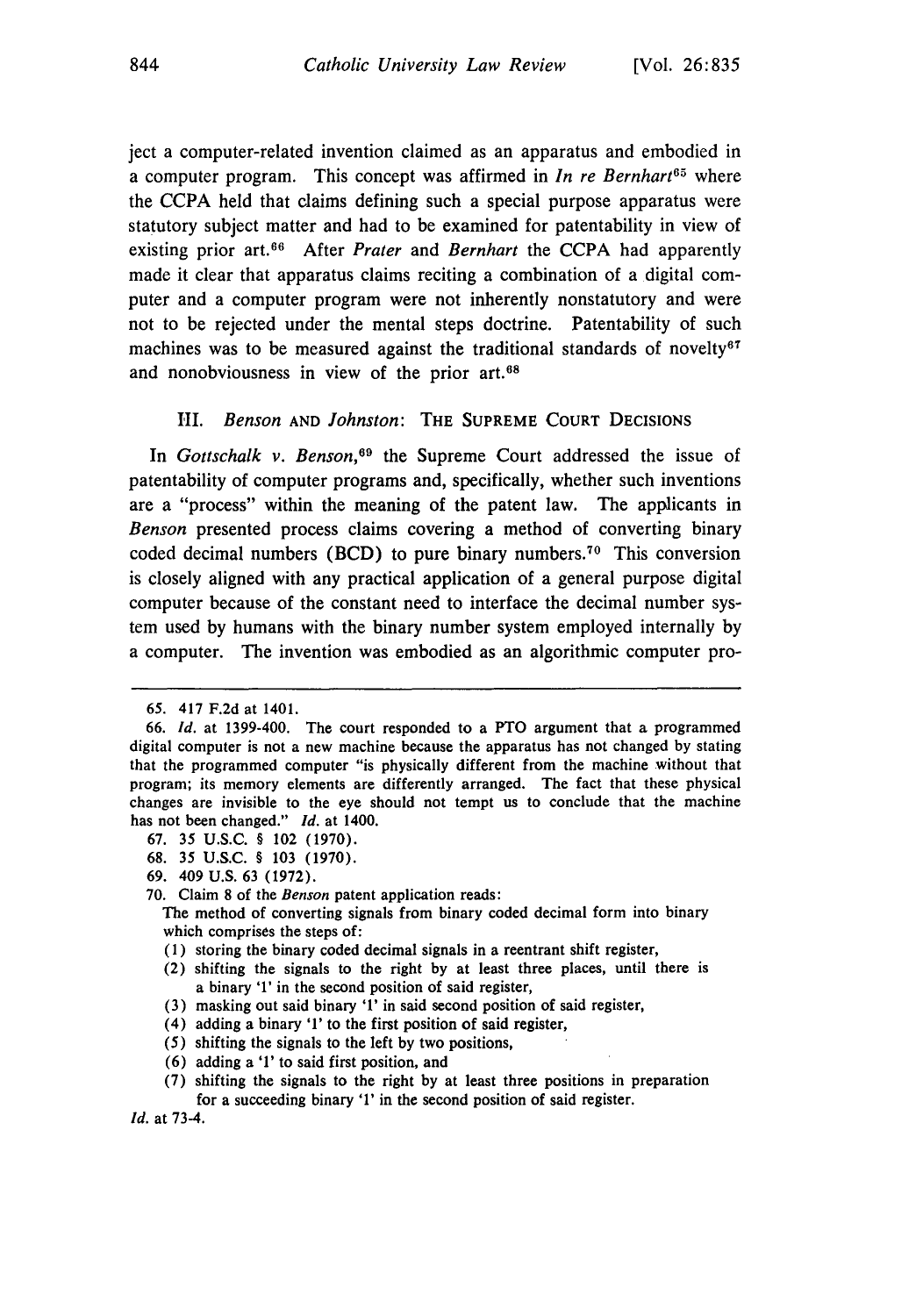gram or subprogram executed automatically within the computer without any human intervention. The CCPA had reversed a PTO Board of Appeals' mental steps rejection and established patentability.<sup> $71$ </sup> The court was careful to note that the particular invention at issue departed significantly from prior process claims because the process was "directed solely to the art of dataprocessing itself whereas in most [others] some subsidiary or additional art was involved."<sup>72</sup>

The Supreme Court reversed the CCPA and found the claims unpatentable. Justice Douglas, writing for the Court, found the claims impermissibly abstract and sweeping in scope since they were without any limitations as to the apparatus for performing the process or the technology or end use to which the process was to be applied.<sup>73</sup> The opinion cites prior case law relating to apparatus claims for noncomputer applications to support the principle that abstract intellectual concepts are unpatentable unless they are grounded in some novel and concrete application.<sup>74</sup> Citing the definition of a patentable process set forth in *Cochrane v. Deener*,<sup>75</sup> the Court stated that the sine qua non of patentability of a process claim was the "transformation and reduction of an article 'to a different state or thing' " and found no such transformation inherent in the claimed process.7 " The *Benson* invention was classified as a mathematical formula. Therefore, since it had no practical application except with a general purpose digital computer and would, if patented, preempt any use of the mathematical formula by anyone other than the patentee, it was as unpatentable as any pure algorithm would be.

While ruling that the *Benson* claim caused no apparent transformation of an article to a new thing and would have effectively preempted any independent application of the process, the Court refrained from holding that no program claimed as a process could be patented or that the decision was to be construed as precluding the patenting of any program/computer combination.<sup>77</sup> The Court apparently considered itself unequipped to formulate such

- 74. *Id.* at 68.
- 75. 94 **U.S. 780 (1877).**

76. 409 U.S. at **69-70.** The Court apparently felt that the requisite transformation could not be inferred since it made no attempt to explain why the transforation of BCD to pure binary does not satisfy the requirement. This is a curious omission, since, as the CCPA had noted, the mere fact that the transformation occurs internally within the computer and is not observable **by** the human eye should not result in a denial of its occurrence. *See* note **66** *supra.*

77. The Court stated: "It is said that the decision precludes a patent for any program servicing a computer. We do not so hold." 409 **U.S.** at **71.** This language when

<sup>71. 441</sup> F.2d **682 (C.C.P.A. 1971).**

<sup>72.</sup> *Id.* at 686.

<sup>73. 409</sup> U.S. at 67-68.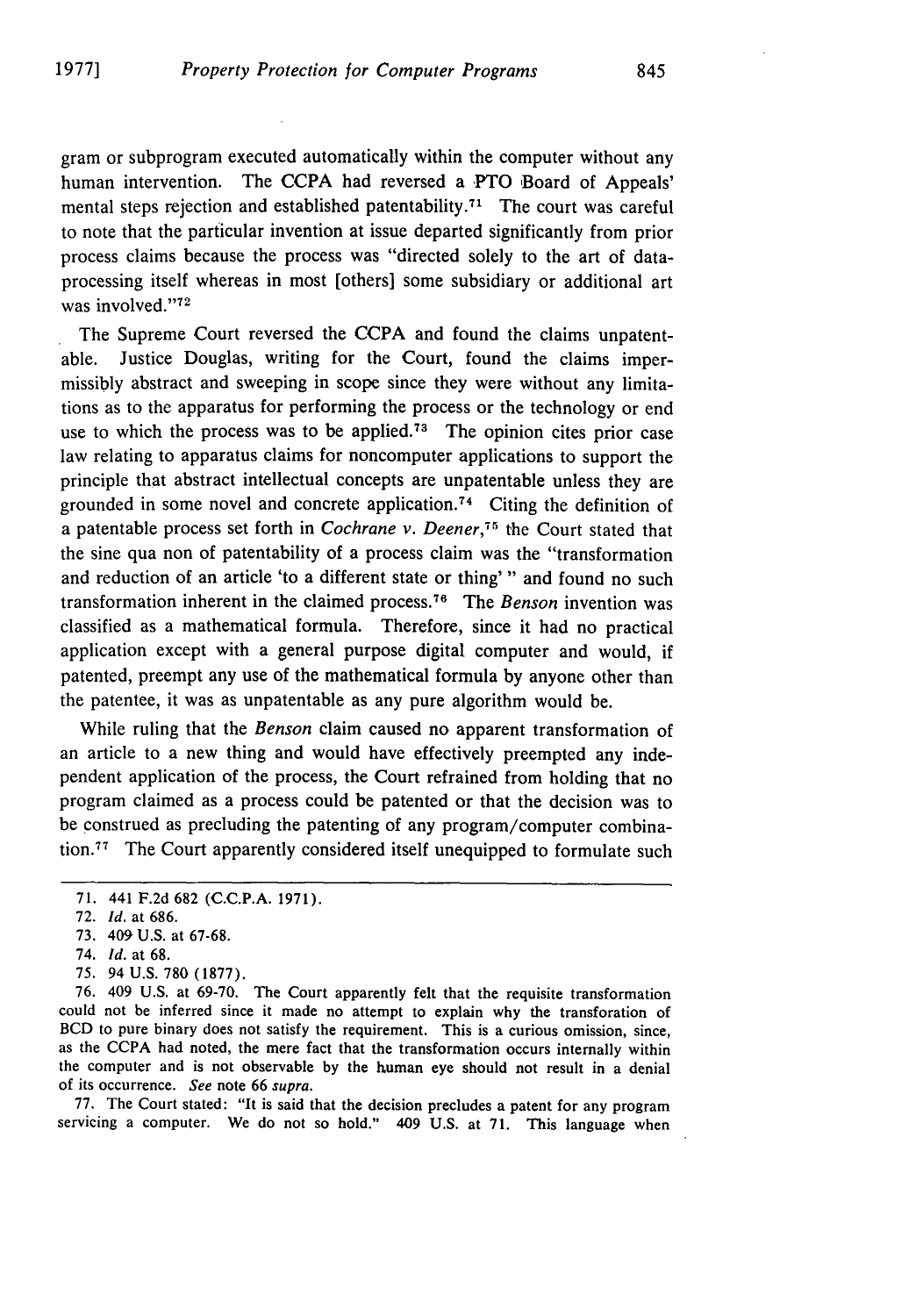a sweeping **policy** and it called upon Congress to resolve the issue of patentability of computer programs. <sup>78</sup>

In a subsequent case, the **CCPA** construed the *Benson* holding narrowly, seeing it as a rejection only of claims to computer implemented algorithms that are not limited to any specific technology or end use.<sup> $79$ </sup> The Supreme Court appeared to confirm this interpretation in dicta in *Dann v. Johnstons°* **by** characterizing its *Benson* holding as limited. The *Johnston* claims were ultimately held unpatentable without further discussion of what types of programs, if any, are statutory subject matter.81

#### IV. **THE** *Chatfield* **DECISION**

In *In re Chatfield*<sup>82</sup> the claimant appealed a PTO Board of Appeals decision that his claims for a process dynamically reallocating the priorities of a computer system's processing resources were drawn to a subject matter deemed nonstatutory in *Benson.* Chatfield's invention, as characterized **by** the **CCPA,** comprised a "novel solution [which] dynamically evaluates and

79. *In re* Christensen, 478 F.2d 1392 (C.C.P.A. 1973). The *Christensen* applicant appealed from a Board of Appeals' rejection of his process claims for a computer implemented method of determining the porosity of subsurface formations. The Board had held Christensen's claims to be nonstatutory because they recited a mathematical formula at the point of novelty and because the method would be commercially embodied as a computer program. The CCPA, relying on the Supreme Court's decision in *Benson,* determined that the claims were unpatentable.

80. 425 U.S. 219 (1976). The Court's language adds even more confusion to the actual scope of the *Benson* holding:

As we observed [in *Benson],* [t]he claims were not limited to any particular art or technology, to any particular apparatus or machinery, or to any particular end use. Our *limited holding* . . . was that respondent's method was not a patentable "process" as that term is defined in 35 U.S.C. § 100(b).

*Id.* at 224 (emphasis added).

81. The Court noted that both the petitioner and respondent had thoroughly briefed the issue of patentability of computer programs, but stated that the question need not be addressed since, in the view of the Court, Johnston's claimed invention was obvious in view of the prior art and, therefore, unpatentable under 35 U.S.C. § 103. 425 U.S. at 220.

82. 545 F.2d 152 (C.C.P.A. 1976), *cert. denied,* 46 U.S.L.W. 3181 (U.S. Oct. 4, 1977).

considered with other statements in the opinion has aroused controversy as to the actual scope of the holding in *Benson.* For a more detailed analysis of the *Benson* decision see Sher, *Comment: Comm. of Patents v. Benson et al.,* 56 **J.** PAT. OFF. **SOC'Y** <sup>179</sup> (1974); Note, Gottschalk v. *Benson: A Bright Light With A Dim Future,* 28 BAYLOR L. REV. 187 (1976).

<sup>78.</sup> **"If** these programs are to be patentable, considerable problems are raised which only committees of Congress can manage, for broad powers of investigation are needed, including hearings which canvass the wide variety of views which those operating in this field entertain." 409 **U.S.** at **73.**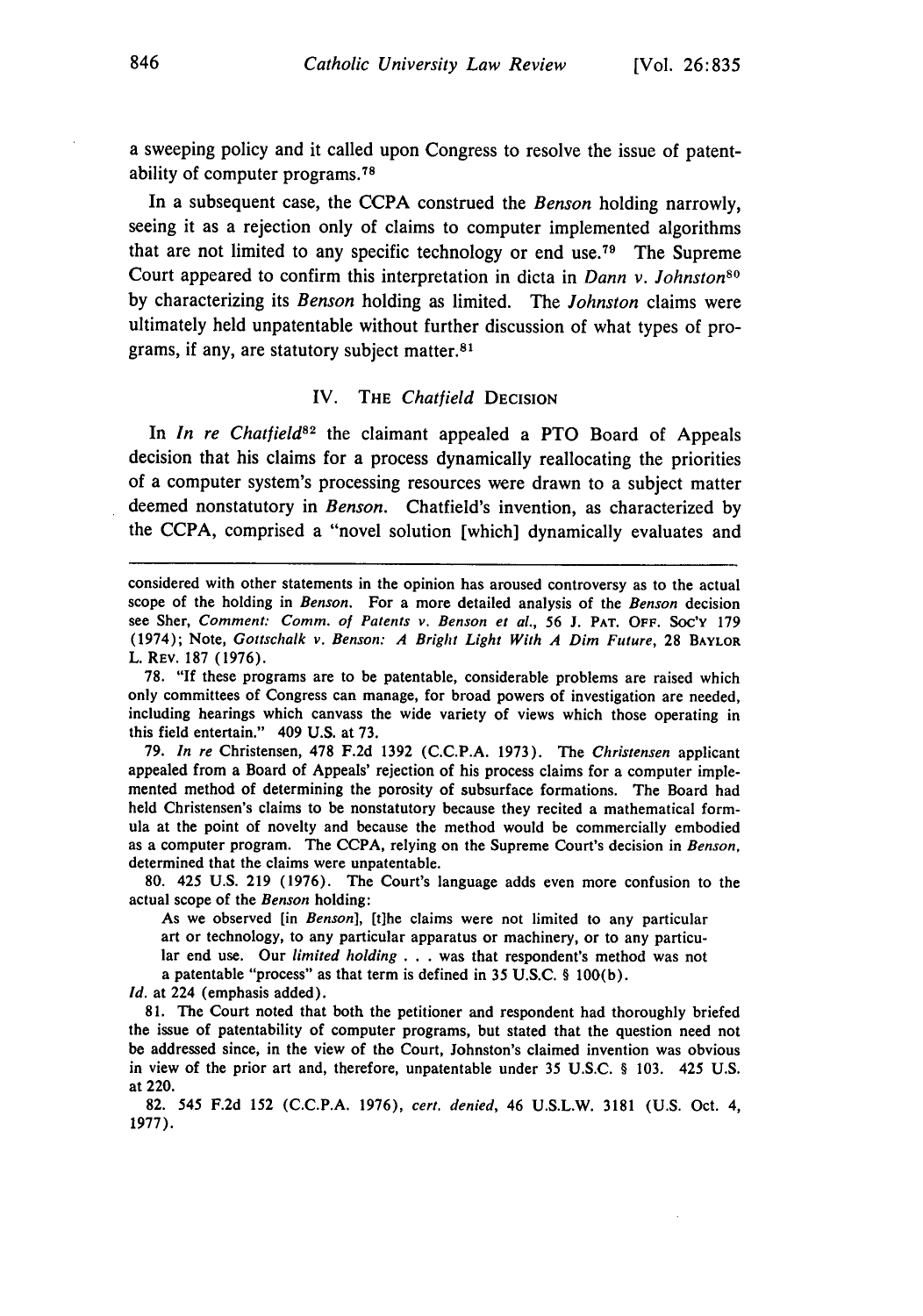reassigns program priorities as the programs execute."<sup>88</sup> The claims specifically defined the invention as a method which comprises steps for accumulating data pertinent to resource utilization by the system, periodically interrupting the processing programs to analyze the accumulated data, employing the results of the analysis to appropriately change priority operations within the system, resuming execution of the processing programs, and reiteratively executing the method during computer operation. A dependent claim set forth an algorithm for analyzing resource utilization.<sup>84</sup>

Chatfield argued that *Benson* did not foreclose the patentability of all method claims defining inventions most advantageously practiced by a computer program, but only such claims as recited abstract and sweeping mathematical formulae unrestricted to any particular technology or end use.<sup>85</sup> Chatfield urged that his invention as claimed was limited to computer technology and was directed to a specific process for improving computer performance.

A majority of the CCPA reversed the Board of Appeals' decision. *Benson* was considered not to preclude the patenting of all computer programs; thus the mere labeling of the process claim as a computer program was not by itself sufficient to warrant an automatic nonstatutory subject matter rejection.<sup>86</sup> The court indicated that since claims define the invention, an ad hoc review of the subject matter as claimed was required in each case. Proper grounds for a 35 U.S.C. § 101 rejection would be that the claims defined either purely mental steps or a sweeping mathematical algorithm unrestricted

- (1) accumulating system utilization data for at least one processing program for at least one resource, said system utilization data comprising resource activity and/or resource degradation data;
- (2) (a) at spaced intervals interrupting the processing programs and analyzing the system utilization of at least one processing program;
- (2) **(b)** based on this analysis regulating resource access **by** assigning an individual resource access priority and/or preventing resource access altogether in an unlike manner to at least two resources for at least one processing program to increase thruput;
- (3) resuming the operation of the computing systems on the processing programs; and,
- (4) continually repeating steps (1) to (3).

**Id.**

<sup>83.</sup> *id.* at 154. A representative claim on appeal is for:

A method of operating a computing system upon more than one processing program concurrently for improving total resource utilization . . . comprising steps for:

<sup>84.</sup> *Id. 85. Id.* at 155.

<sup>86.</sup> *Id.*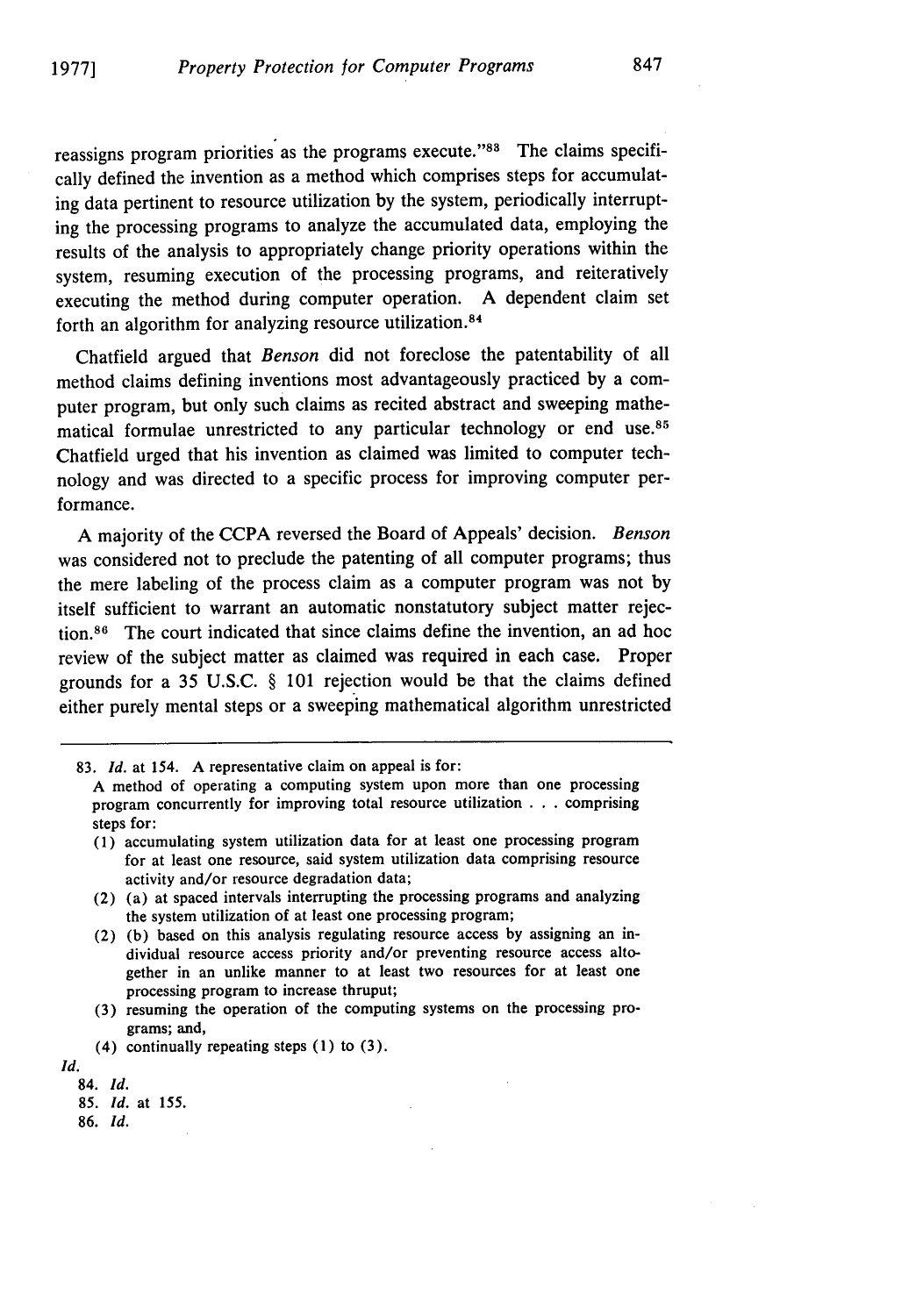to a particular technology or end use.<sup>87</sup> The claims were to be judged in their entirety, and from this perspective the majority could not find in Chatfield's claims the objectionable abstractness, the sweeping scope, or the complete preemption of the process which characterized the *Benson* case. Drawing a fine distinction, the majority held that the process claims were limited to a particular technology, that is, the control of programs being processed by a computer, and were, therefore, statutory, unlike Benson's claims which merely set forth algorithmic operations to be performed to change a number from one system to another. <sup>88</sup>

Judge Rich and Judge Lane dissented in *Chatfield,* indicating complete disagreement with the majority's narrow construction of the *Benson* decision. In *Chatfield,* Judge Rich expressed his belief that the circumstances and language of the *Benson* decision could give rise to only one conclusion: The Supreme Court views all programs for general purpose digital computers as nonstatutory subject matter.89 In concluding his dissent, Judge Rich stated that the prevailing uncertainty within the computer industry and the PTO over patenting of computer software must necessarily be resolved by an authority higher than the **CCPA.<sup>90</sup>**

#### V. THE **SIGNIFICANCE** OF *Chatfield*

The Supreme Court's opinion in *Gottschalk v. Benson*<sup>91</sup> had served as an ill-defined but nonetheless seemingly impenetrable barrier to an inventor who desired patent protection for his computer software invention. One who contributed a novel implementation of computers to the useful arts was denied protection if he chose to commercially embody his invention as a computer

<sup>87.</sup> Id. at 157. It is a statutory requirement under 35 **U.S.C. § 103 (1970)** that patentability be decided on an evaluation of the subject matter as a whole. Since the claims define the invention, *see* text accompanying note 42 *supra,* there is support for the holding that the claimed combination must be considered as a unit when patentability is being determined. In the context of Chatfield's invention the claims recite "a method of operating a computing system," and thus the invention was limited to a particular technology and end use.

<sup>88.</sup> 545 F.2d at 159.

<sup>89.</sup> Id. at 161. Judge Rich has consistently maintained that Benson precludes the patenting of process claims Although he expressed disagreement with the Benson holding in In re Christensen, **478 F.2d** 1392 (C.C.P.A. 1973) by stating that he could "see no reason why such a specific, useful, technological process as a process for determining subsurface porosity, concededly a contribution to the useful arts, cannot be defined in the language of mathematics which is widely used as a medium of communication in that field .... *."* id. at 1396, he could find no support in either Benson or *Johnston* for limiting the *Benson* holding.

<sup>90.</sup> *Id.*

<sup>91. 409</sup> U.S. 63 (1972).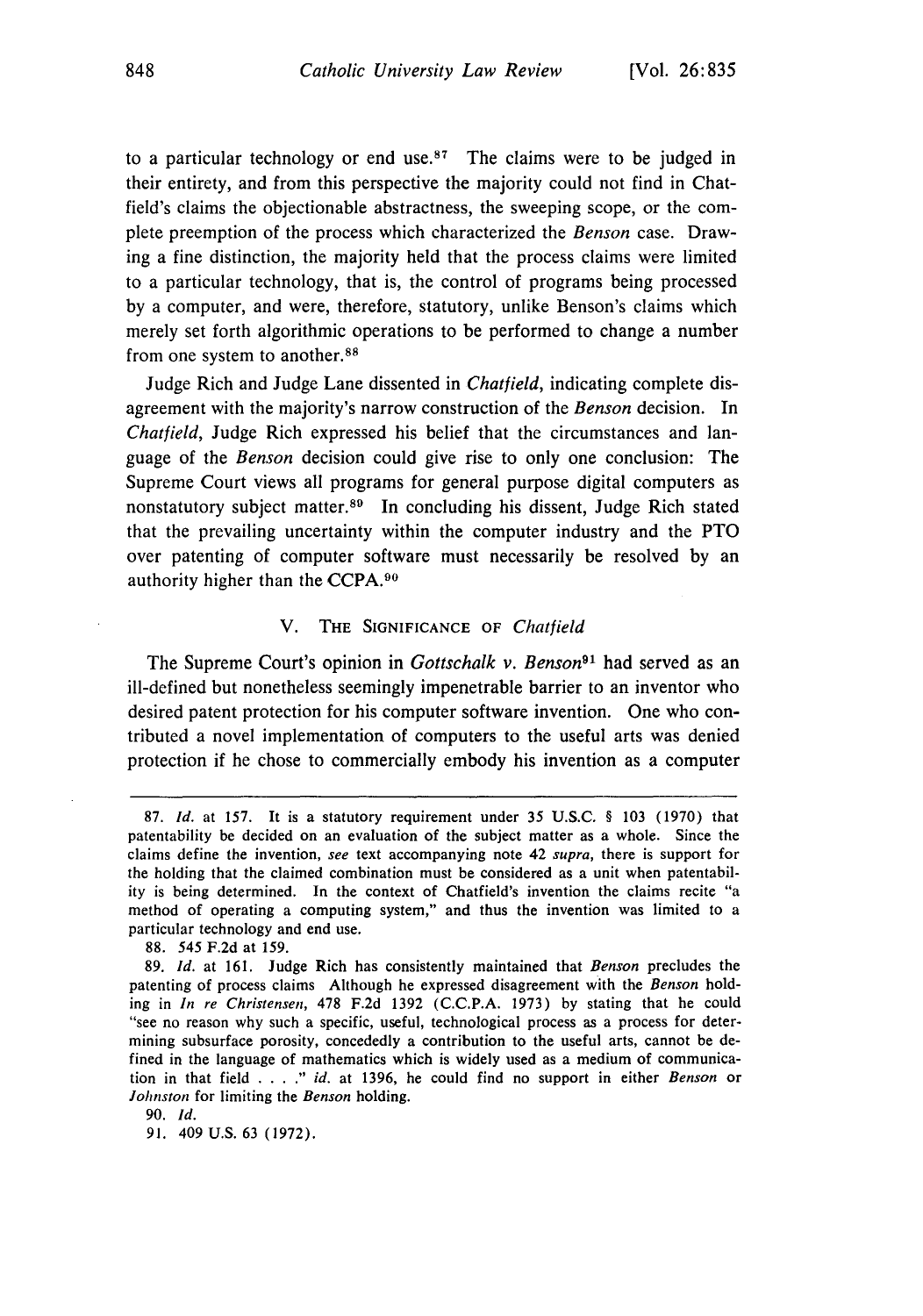program. On the other hand, he could obtain a patent if he chose to implement his idea entirely by hardware. The *Chatfield* decision, however, held that the mere affixing of the label "computer program" to an invention claimed as either a process or an apparatus does not license the PTO to deny patentability. $92$  The patent laws provide that the claims define the invention, and if upon examination of the claims it is found that they define a statutory invention, the nature of the commercial embodiment cannot defeat patentability.

The majority and dissent recognized that *Chatfield* is not the final word on whether computer programs are per se statutory subject matter since only the Supreme Court or Congress can finally resolve the issue. The decision does, however, manifest an attempt to develop workable standards vis-à-vis the Supreme Court's *Benson* decision. The court acknowledged that its past *Musgrave* test, which looked to whether the invention as claimed is within the technological arts, is no longer the entire consideration. Instead, it suggests that *Benson-like* questions should be answered by determining whether the invention as claimed is a mere algorithm or amounts to a discovery unrestricted to any particular end use or field of technology, or is so sweeping and abstract so as to preclude, if patented, all others from practicing the invention in yet unanticipated ways. The mental steps doctrine, if it continues to exist as a ground for rejection, appears to be included within the more general rule that one may not patent a mere idea.

Both the majority and the minority reject the notion of any inherent advantage for patentability in those claims denoting a software invention as an apparatus over those claimed as a process. Since the Supreme Court in *Benson* had examined only process claims and found the claims at issue nonstatutory, the argument had been made that the holding was not germane to apparatus claims. The court found no such distinction since a skilled claim drafter can often claim the same invention in either form. This holding is consistent with the court's desire to resolve patentability on the basis of substance rather than form, as evidenced by its focus on the nature of the invention as it is defined by the claims to resolve the section 101 issue. Under *Chatfield,* the PTO can no longer use the *Benson* holding to deny patentability to process claims characterized as computer programs. Instead, claimed processes implemented within a computer system must be examined in the

<sup>92.</sup> The court in Chatfield stated: "The unique technological aspects of digital computers and the changes wrought in their operation by associated software programs, coupled with the limited number of precedential court decisions, illustrate the undesirability of deciding the issue of patentability by mere use of the label 'computer program.'" 545 F.2d at 156.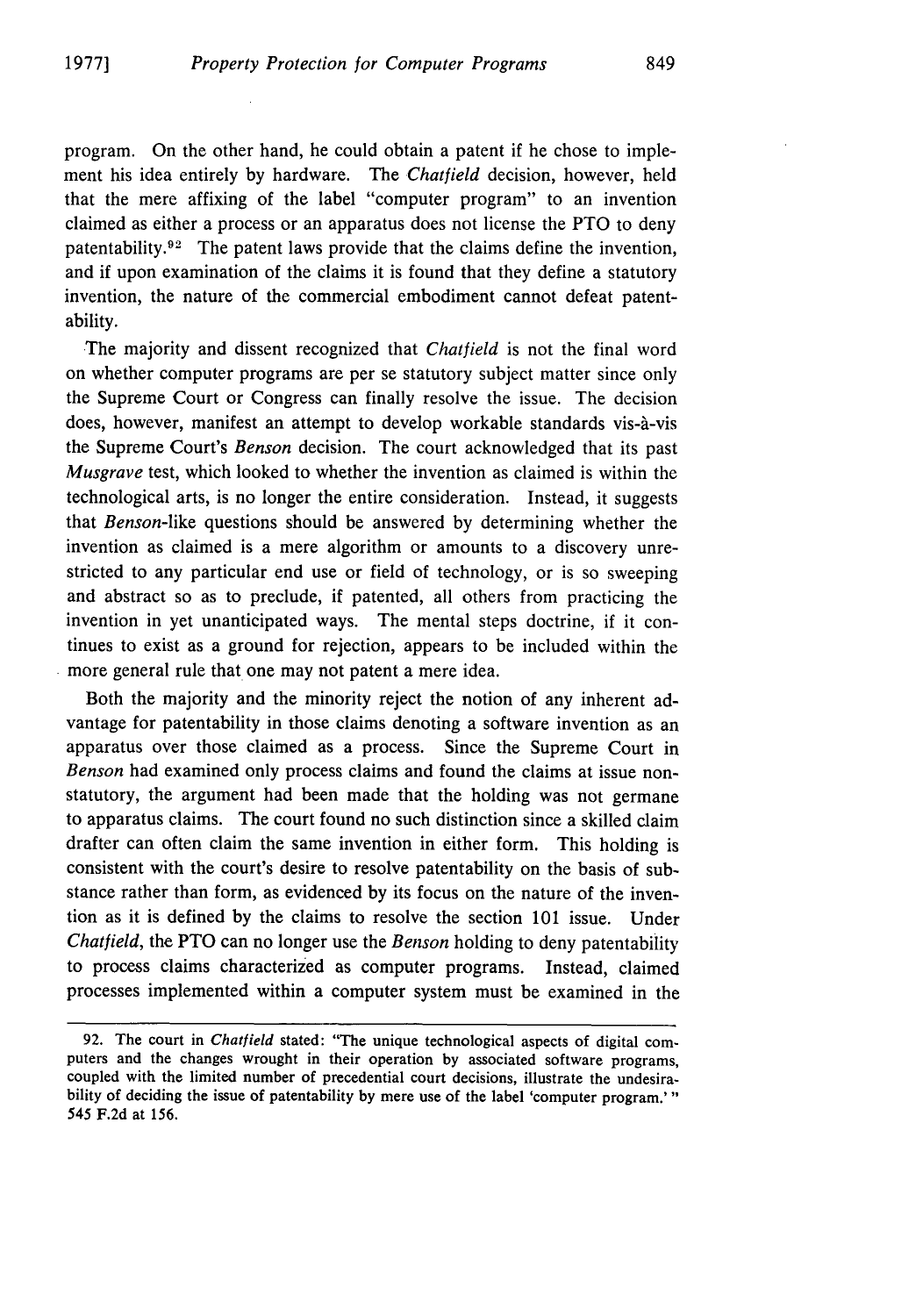same manner as any other process.<sup>93</sup> The CCPA demonstrated acumen in science as well as patent law **by** recognizing a computer implemented process to be as much within the technological arts as are processes performed by mechanical or chemical counterparts.<sup>94</sup>

#### VI. THE LARGER PERSPECTIVE

The computer and its controlling programs are recognized as important tools for significant future technological advances. An engineer faced with a problem to solve will, when appropriate, look to computers and computer programs to find a solution expeditiously. Until *Chatfield,* however, his efforts would, in many instances, be unprotected and unrewarded by the patent system. It is agreed that when the engineer "builds" his programs by interconnecting in a logical sequence basic computer instructions, his final product is less tangible and probably more difficult to comprehend than a machine assembled by his mechanical counterpart. The engineer's software invention, however, operates under the same physical laws and obtains tangible results and transformations within the computer. The Chatfield invention exemplifies an area of technology rapidly advancing as hardware and software techniques become more sophisticated. It demonstrates the utilization of the processing power and flexibility of a programmed computer in an ever increasing number of applications and foreshadows the discovery of highly complex methods employed wholly within a computer to improve its efficiency. *The Chatfield* decision by legitimizing the patentability of a process which controls the internal functions of a computer will foster the use of computers in inventive and beneficial ways. It demonstrates that the patent laws as currently stated and judicially interpreted, view patentability determinations for such computer software applications as similar to determinations involving conventional mechanical methods and apparatus.

The grant of a patent monopoly is a significant act since it enables the patentee to exclude his invention from the public domain for a limited term. There are certain types of inventions which are not proper subject matter for a patent. One should not, for example, be permitted to monopolize a naturally occurring phenomenon, a mere algorithm, or a method of doing business. Inventions such as these have long been considered as within the public domain. When, however, a program implements an inventive process or con-

**<sup>93.</sup>** *Id.* at 157.

<sup>94.</sup> A unanimous CCPA confirmed this characterization of computer technology in a decision subsequent to *Chatfield. See In re* Deutsch, 553 F.2d **689** (C.C.P.A. 1977) (process claims which contemplate the incidental use of computer programs are statutory subject matter).